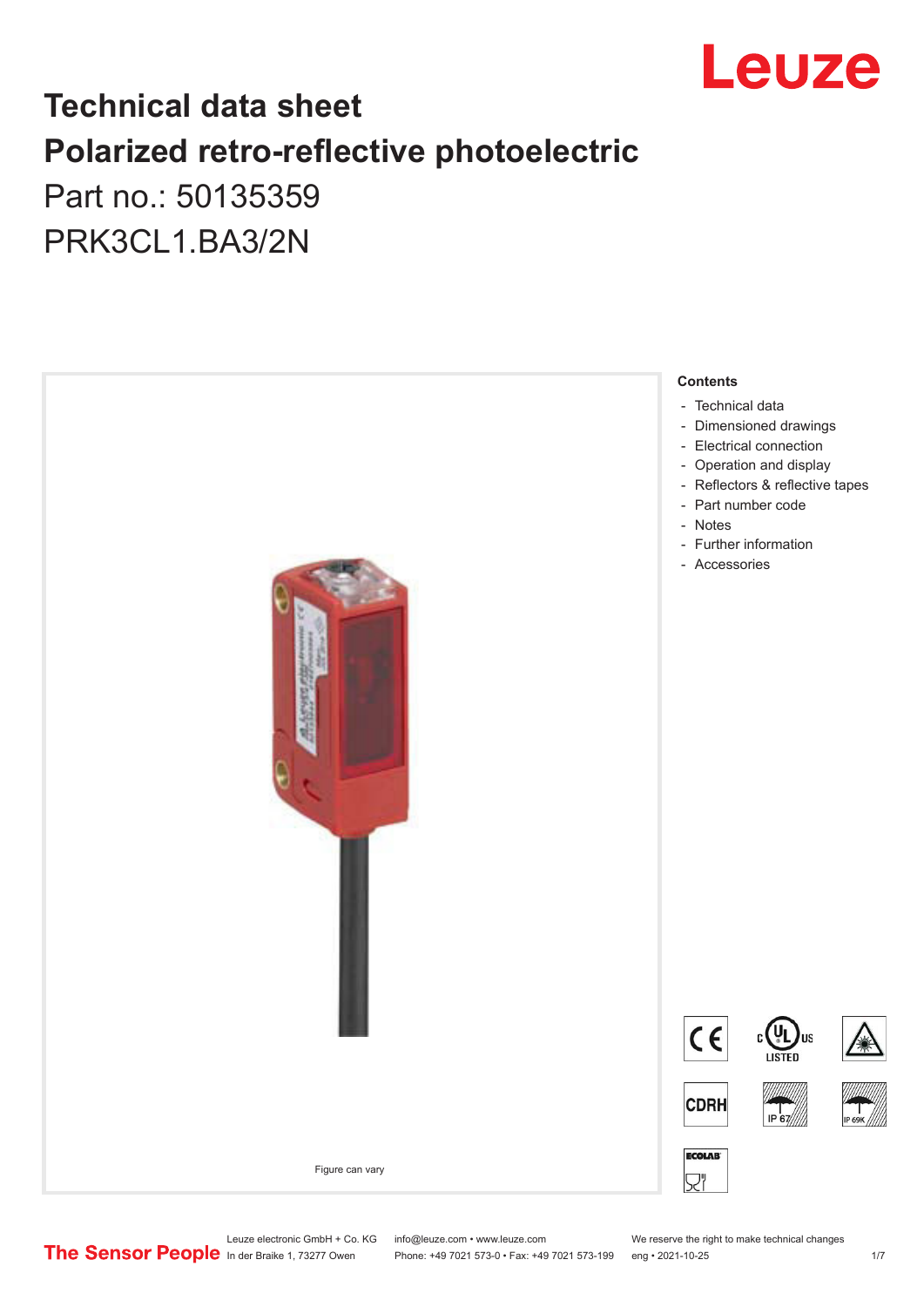## <span id="page-1-0"></span>**Technical data**

# **Leuze**

| <b>Basic data</b>                    |                                     |  |
|--------------------------------------|-------------------------------------|--|
| <b>Series</b>                        | 3C                                  |  |
| <b>Operating principle</b>           | Reflection principle                |  |
| <b>Special version</b>               |                                     |  |
|                                      | Autocollimation                     |  |
| <b>Special version</b>               |                                     |  |
| <b>Optical data</b>                  |                                     |  |
| <b>Operating range</b>               | Guaranteed operating range          |  |
| <b>Operating range</b>               | 0  2 m, With reflector MTKS 50x50.1 |  |
| <b>Operating range limit</b>         | Typical operating range             |  |
| <b>Operating range limit</b>         | 0  3 m, With reflector MTKS 50x50.1 |  |
| Beam path                            | Collimated                          |  |
| <b>Light source</b>                  | Laser. Red                          |  |
| Wavelength                           | 655 nm                              |  |
| Laser class                          | 1, IEC/EN 60825-1:2007              |  |
| Max. laser power                     | 0.0017 W                            |  |
| <b>Transmitted-signal shape</b>      | Pulsed                              |  |
| <b>Pulse duration</b>                | $5.3 \,\mu s$                       |  |
| Light spot size [at sensor distance] | 1 mm [3,000 mm]                     |  |
| Type of light spot geometry          | Round                               |  |
| Shift angle                          | Typ. $\pm 2^{\circ}$                |  |
| <b>Electrical data</b>               |                                     |  |
| <b>Protective circuit</b>            | Polarity reversal protection        |  |
|                                      | Short circuit protected             |  |
|                                      |                                     |  |
| Performance data                     |                                     |  |
| Supply voltage $U_{B}$               | 10  30 V, DC, Incl. residual ripple |  |
| <b>Residual ripple</b>               | 0  15 %, From U <sub>p</sub>        |  |
| <b>Open-circuit current</b>          | 015mA                               |  |
|                                      |                                     |  |

#### **Outputs**

**Number of digital switching outputs** 2 Piece(s)

|        | <b>Switching outputs</b>                              |                                   |
|--------|-------------------------------------------------------|-----------------------------------|
|        | <b>Voltage type</b>                                   | DC.                               |
|        | Switching current, max.                               | 100 mA                            |
|        | <b>Switching voltage</b>                              | high: $\geq$ (U <sub>R</sub> -2V) |
|        |                                                       | $1$ nw: $\leq$ 2V                 |
|        | <b>Switching output 1</b><br><b>Switching element</b> | Transistor, NPN                   |
|        | <b>Switching principle</b>                            | Light switching                   |
|        | <b>Switching output 2</b><br><b>Switching element</b> | <b>Transistor, NPN</b>            |
|        | <b>Switching principle</b>                            | Dark switching                    |
| Timing |                                                       |                                   |

| Switching frequency | 3.000 Hz          |
|---------------------|-------------------|
| Response time       | $0.17 \text{ ms}$ |
| Readiness delay     | 300 ms            |

| <b>Connection 1</b>         |                       |
|-----------------------------|-----------------------|
| <b>Function</b>             | Signal OUT            |
|                             | Voltage supply        |
| <b>Type of connection</b>   | Cable                 |
| Cable length                | 2,000 mm              |
| <b>Sheathing material</b>   | <b>PUR</b>            |
| Cable color                 | <b>Black</b>          |
| <b>Number of conductors</b> | 4-wire                |
| Wire cross section          | $0.2$ mm <sup>2</sup> |
|                             |                       |

#### **Mechanical data**

| Dimension (W x H x L)             | 11.4 mm x 34.2 mm x 18.3 mm  |
|-----------------------------------|------------------------------|
| <b>Housing material</b>           | <b>Plastic</b>               |
| <b>Plastic housing</b>            | PC-ABS                       |
| Lens cover material               | Plastic / PMMA               |
| Net weight                        | 50q                          |
| <b>Housing color</b>              | Red                          |
| <b>Type of fastening</b>          | Two M3 threaded sleeves      |
|                                   | Via optional mounting device |
| <b>Compatibility of materials</b> | <b>ECOLAB</b>                |

#### **Operation and display**

| Type of display                     | I FD                   |
|-------------------------------------|------------------------|
| <b>Number of LEDs</b>               | 2 Piece(s)             |
| <b>Operational controls</b>         | Teach button           |
| Function of the operational control | Sensitivity adjustment |
| <b>Environmental data</b>           |                        |
| Ambient temperature, operation      | $-4055$ °C             |
| Ambient temperature, storage        | $-40$ 70 °C            |
|                                     |                        |

#### **Certifications**

| Degree of protection     | IP 67         |
|--------------------------|---------------|
|                          | IP 69K        |
| <b>Protection class</b>  | Ш             |
| <b>Certifications</b>    | c UL US       |
| <b>Standards applied</b> | IEC 60947-5-2 |
|                          |               |

#### **Classification**

| <b>Customs tariff number</b> | 85365019 |
|------------------------------|----------|
| eCl@ss 5.1.4                 | 27270902 |
| eCl@ss 8.0                   | 27270902 |
| eCl@ss 9.0                   | 27270902 |
| eCl@ss 10.0                  | 27270902 |
| eCl@ss 11.0                  | 27270902 |
| <b>ETIM 5.0</b>              | EC002717 |
| <b>ETIM 6.0</b>              | EC002717 |
| <b>ETIM 7.0</b>              | EC002717 |

Leuze electronic GmbH + Co. KG info@leuze.com • www.leuze.com We reserve the right to make technical changes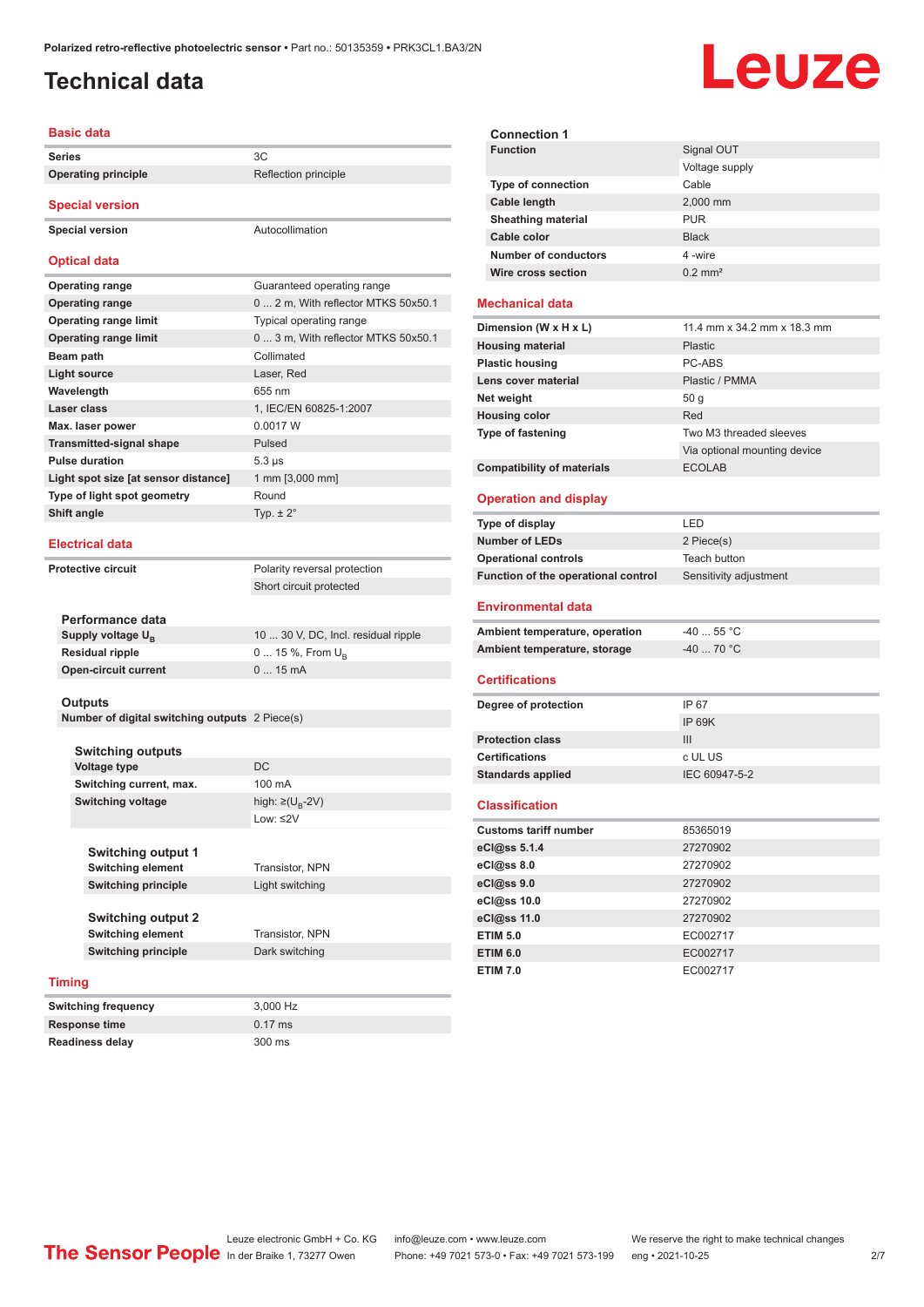## <span id="page-2-0"></span>**Dimensioned drawings**

Leuze

All dimensions in millimeters



- A Green LED
- B Yellow LED
- C Optical axis
- D Teach button
- E Mounting sleeve (standard)
- F Threaded sleeve (3C.B series)

## **Electrical connection**

#### **Connection 1**

| <b>Function</b>             | Signal OUT            |
|-----------------------------|-----------------------|
|                             | Voltage supply        |
| Type of connection          | Cable                 |
| Cable length                | 2,000 mm              |
| <b>Sheathing material</b>   | <b>PUR</b>            |
| Cable color                 | <b>Black</b>          |
| <b>Number of conductors</b> | 4 -wire               |
| Wire cross section          | $0.2$ mm <sup>2</sup> |
|                             |                       |

#### **Conductor color Conductor assignment**

| <b>Brown</b> | $V +$            |
|--------------|------------------|
| White        | OUT <sub>2</sub> |
| <b>Blue</b>  | <b>GND</b>       |
| <b>Black</b> | OUT <sub>1</sub> |

## **Operation and display**

#### **LED Display Meaning 1** Green, continuous light **Continuous Continuous Continuous Continuous Continuous Continuous Continuous Continuous Continuous Continuous Continuous Continuous Continuous Continuous Continuous Continuous Continuous Contin 2** Yellow, continuous light **Victor** Continuous **Continuous** light **Light path free**

Leuze electronic GmbH + Co. KG info@leuze.com • www.leuze.com We reserve the right to make technical changes<br>
The Sensor People in der Braike 1, 73277 Owen Phone: +49 7021 573-0 • Fax: +49 7021 573-199 eng • 2021-10-25 Phone: +49 7021 573-0 • Fax: +49 7021 573-199 eng • 2021-10-25 3/7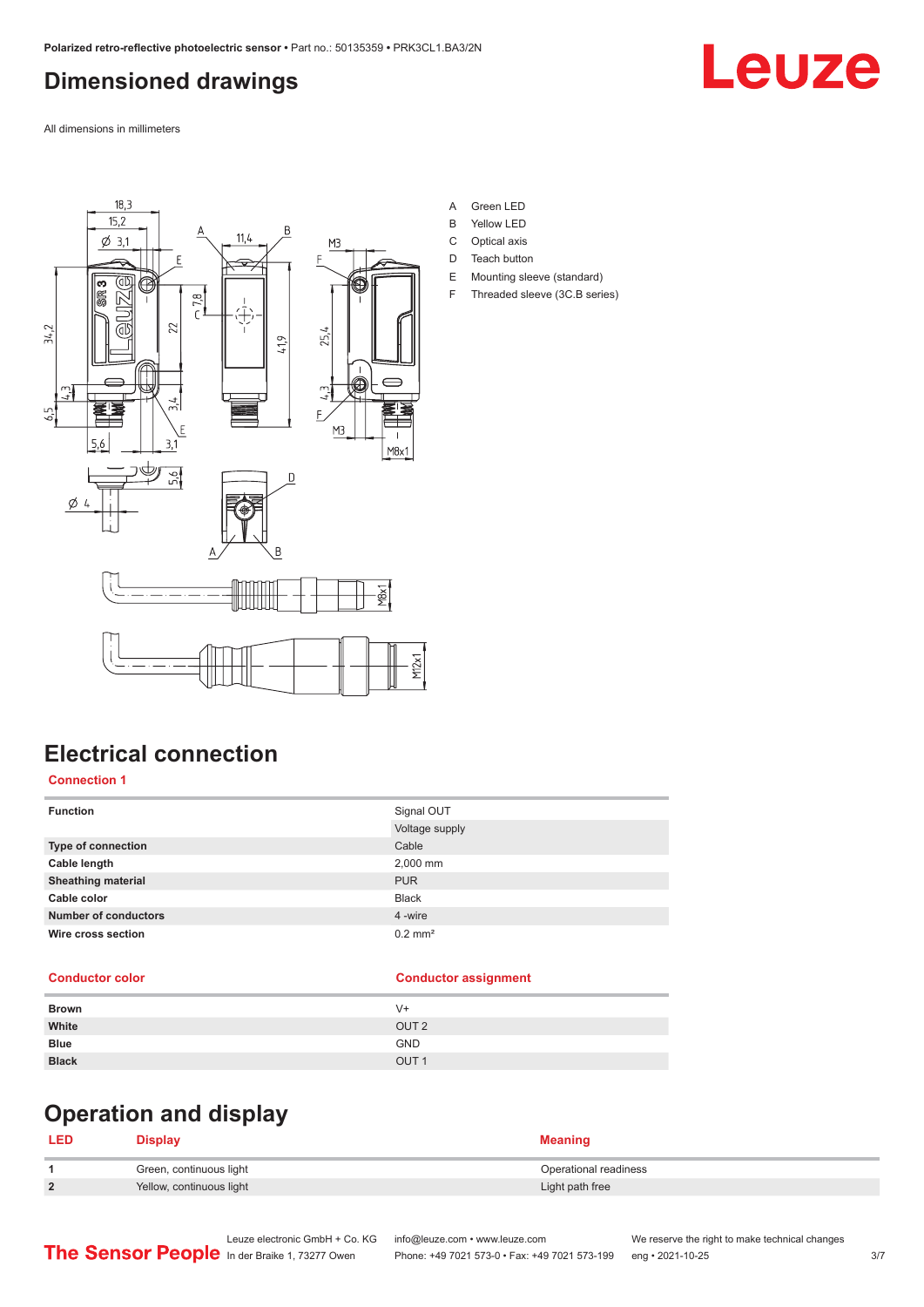## <span id="page-3-0"></span>**Operation and display**



| LED            | tisnlav.         | พeanınd                              |
|----------------|------------------|--------------------------------------|
| $\overline{2}$ | Yellow, flashing | Light path free, no function reserve |

## **Reflectors & reflective tapes**

| Part no. | <b>Designation</b> | <b>Operating range</b><br><b>Operating range</b> | <b>Description</b>                                                                                                                                                                                                                         |
|----------|--------------------|--------------------------------------------------|--------------------------------------------------------------------------------------------------------------------------------------------------------------------------------------------------------------------------------------------|
| 50040894 | <b>MTKS 20x30</b>  | 01.6m<br>0 2.2 m                                 | Design: rechteckig<br>Triple reflector size: 1.2 mm<br>Reflective surface: 19 mm x 29 mm<br>Material: Kunststoff<br>Base material: Kunststoff<br>Chemical designation of the material: PMMA8N<br>Fastening: Durchgangsbefestigung, klebbar |
| 50104130 | MTKS 20x40.1       | 01m<br>01.5m                                     | Design: rechteckig<br>Triple reflector size: 1.2 mm<br>Reflective surface: 17 mm x 38 mm<br>Material: Kunststoff<br>Base material: Kunststoff<br>Chemical designation of the material: PMMA8N<br>Fastening: Durchgangsbefestigung, klebbar |
| 50117583 | MTKS 50x50.1       | 02m<br>03m                                       | Design: rechteckig<br>Triple reflector size: 1.2 mm<br>Reflective surface: 50 mm x 50 mm<br>Material: Kunststoff<br>Base material: Kunststoff<br>Chemical designation of the material: PMMA8N<br>Fastening: Durchgangsbefestigung, klebbar |
| 50110192 | REF 6-A-50x50      | 01m<br>01.4m                                     | Design: rechteckig<br>Triple reflector size: 0.3 mm<br>Reflective surface: 50 mm x 50 mm<br>Material: Kunststoff<br>Chemical designation of the material: PMMA<br>Fastening: selbstklebend                                                 |

## **Part number code**

Part designation: **AAA 3C d EE-f.GG H/i J-K**

| AAA3C | Operating principle / construction<br>HT3C: Diffuse reflection sensor with background suppression<br>LS3C: Throughbeam photoelectric sensor transmitter<br>LE3C: Throughbeam photoelectric sensor receiver<br>PRK3C: Retro-reflective photoelectric sensor with polarization filter |
|-------|-------------------------------------------------------------------------------------------------------------------------------------------------------------------------------------------------------------------------------------------------------------------------------------|
| d     | Light type<br>n/a: red light<br>I: infrared light                                                                                                                                                                                                                                   |
| EE    | Light source<br>$n/a$ : LED<br>L1: laser class 1<br>L <sub>2</sub> : laser class 2                                                                                                                                                                                                  |
|       | Preset range (optional)<br>n/a: operating range acc. to data sheet<br>xxxF: Preset range [mm]                                                                                                                                                                                       |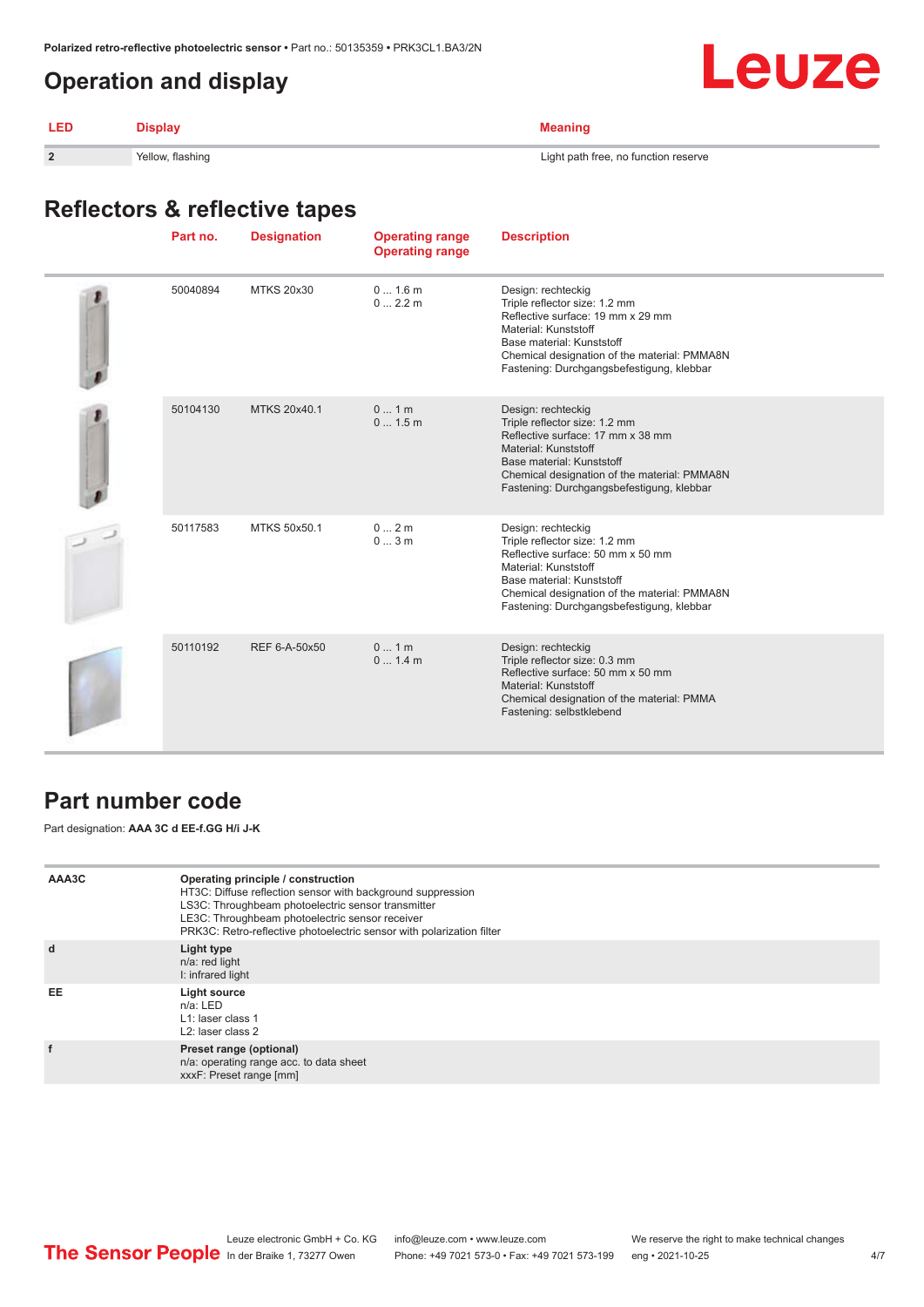#### <span id="page-4-0"></span>**Part number code**



| GG          | Equipment<br>n/a: standard<br>A: Autocollimation principle (single lens) for positioning tasks<br>B: Housing model with two M3 threaded sleeves, brass<br>F: Permanently set range<br>L: Long light spot<br>S: small light spot<br>T: autocollimation principle (single lens) for highly transparent bottles without tracking<br>TT: autocollimation principle (single lens) for highly transparent bottles with tracking<br>V: V-optics<br>XL: Extra long light spot<br>X: extended model<br>HF: Suppression of HF illumination (LED)                                                                              |
|-------------|---------------------------------------------------------------------------------------------------------------------------------------------------------------------------------------------------------------------------------------------------------------------------------------------------------------------------------------------------------------------------------------------------------------------------------------------------------------------------------------------------------------------------------------------------------------------------------------------------------------------|
| н           | Operating range adjustment<br>n/a with HT: range adjustable via 8-turn potentiometer<br>n/a with retro-reflective photoelectric sensors (PRK): operating range not adjustable<br>1: 270° potentiometer<br>3: teach-in via button<br>6: auto-teach                                                                                                                                                                                                                                                                                                                                                                   |
| i.          | Switching output/function OUT 1/IN: Pin 4 or black conductor<br>2: NPN transistor output, light switching<br>N: NPN transistor output, dark switching<br>4: PNP transistor output, light switching<br>P: PNP transistor output, dark switching<br>6: push-pull switching output, PNP light switching, NPN dark switching<br>G: Push-pull switching output, PNP dark switching, NPN light switching<br>L: IO-Link interface (SIO mode: PNP light switching, NPN dark switching)<br>8: activation input (activation with high signal)<br>X: pin not used<br>1: IO-Link / light switching (NPN) / dark switching (PNP) |
| J           | Switching output / function OUT 2/IN: pin 2 or white conductor<br>2: NPN transistor output, light switching<br>N: NPN transistor output, dark switching<br>4: PNP transistor output, light switching<br>P: PNP transistor output, dark switching<br>6: push-pull switching output, PNP light switching, NPN dark switching<br>G: Push-pull switching output, PNP dark switching, NPN light switching<br>W: warning output<br>X: pin not used<br>8: activation input (activation with high signal)<br>9: deactivation input (deactivation with high signal)<br>T: teach-in via cable                                 |
| κ           | <b>Electrical connection</b><br>n/a: cable, standard length 2000 mm, 4-wire<br>5000: cable, standard length 5000 mm, 4-wire<br>M8: M8 connector, 4-pin (plug)<br>M8.3: M8 connector, 3-pin (plug)<br>200-M8: cable, length 200 mm with M8 connector, 4-pin, axial (plug)<br>200-M8.3: cable, length 200 mm with M8 connector, 3-pin, axial (plug)<br>200-M12: cable, length 200 mm with M12 connector, 4-pin, axial (plug)                                                                                                                                                                                          |
| <b>Note</b> |                                                                                                                                                                                                                                                                                                                                                                                                                                                                                                                                                                                                                     |

 $\%$  A list with all available device types can be found on the Leuze website at www.leuze.com.

#### **Notes**

| <b>Observe intended use!</b>                                                          |
|---------------------------------------------------------------------------------------|
| $\%$ This product is not a safety sensor and is not intended as personnel protection. |
| $\%$ The product may only be put into operation by competent persons.                 |
| ♦ Only use the product in accordance with its intended use.                           |
|                                                                                       |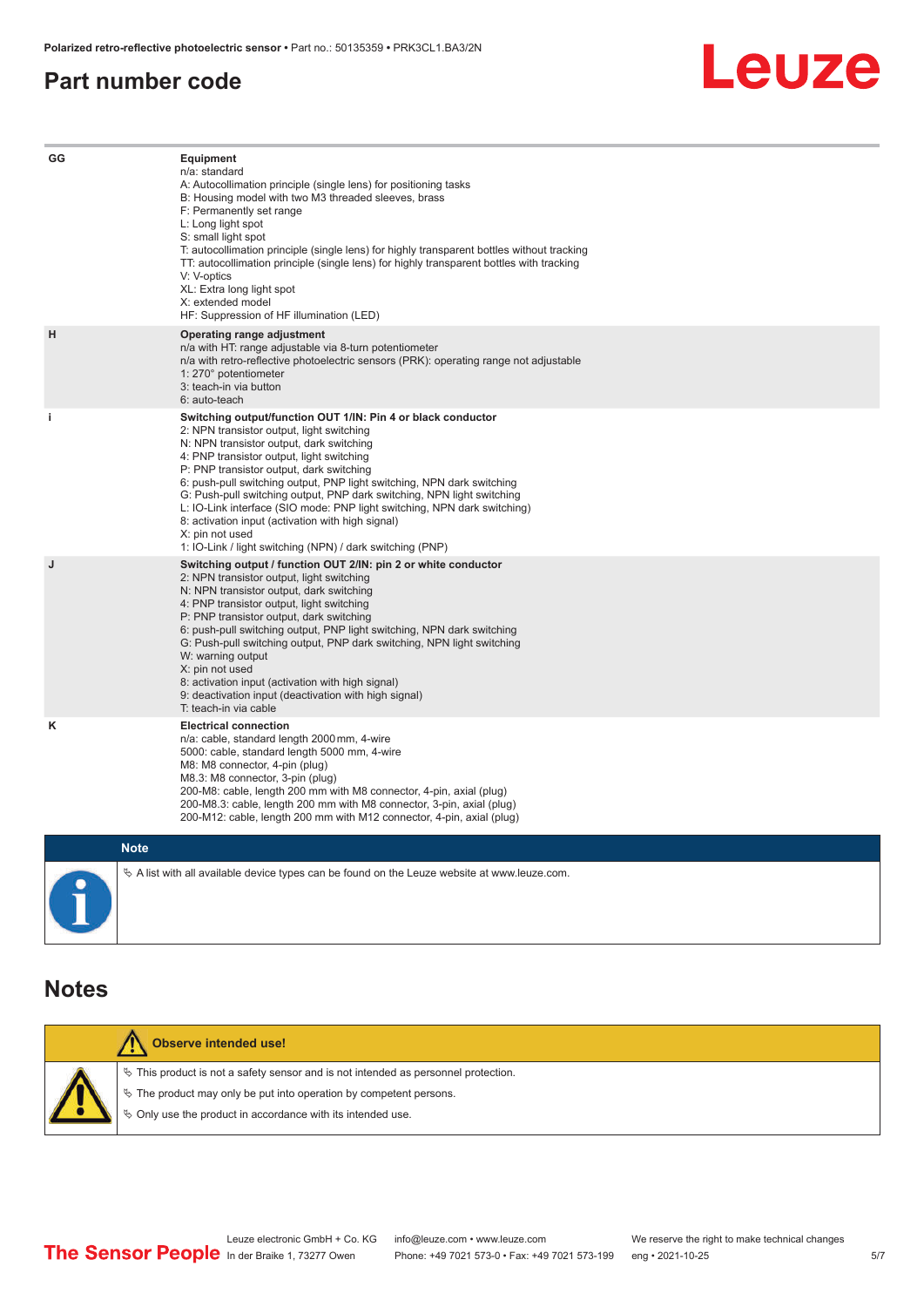### <span id="page-5-0"></span>**Notes**

#### **For UL applications:**

ª For UL applications, use is only permitted in Class 2 circuits in accordance with the NEC (National Electric Code).

ª These proximity switches shall be used with UL Listed Cable assemblies rated 30V, 0.5A min, in the field installation, or equivalent (categories: CYJV/ CYJV7 or PVVA/PVVA7)



#### **WARNING! LASER RADIATION – CLASS 1 LASER PRODUCT**

The device satisfies the requirements of IEC 60825-1:2007 (EN 60825-1:2007) safety regulations for a product of **laser class 1** as well as the U.S. 21 CFR 1040.10 regulations with deviations corresponding to "Laser Notice No. 50" from June 24, 2007.

- $\%$  Observe the applicable statutory and local laser protection regulations.
- $\%$  The device must not be tampered with and must not be changed in any way. There are no user-serviceable parts inside the device. Repairs must only be performed by Leuze electronic GmbH + Co. KG.

## **Further information**

- Light source: Average life expectancy 50,000 h at an ambient temperature of 25 °C
- Response time: For short decay times, an ohmic load of approx. 5 kOhm is recommended
- Sum of the output currents for both outputs, 50 mA for ambient temperatures > 40 °C

### **Accessories**

#### Mounting technology - Mounting brackets

| Part no. | <b>Designation</b> | <b>Article</b>  | <b>Description</b>                                                                                                                           |
|----------|--------------------|-----------------|----------------------------------------------------------------------------------------------------------------------------------------------|
| 50139831 | <b>BT 205M</b>     | Mounting device | Fastening, at system: Durchgangsbefestigung<br>Mounting bracket, at device: schraubbar<br>Type of mounting device: starr<br>Material: Metall |

#### Mounting technology - Rod mounts

| Part no. | <b>Designation</b> | <b>Article</b>  | <b>Description</b>                                                                                                                                                                                                                                                     |
|----------|--------------------|-----------------|------------------------------------------------------------------------------------------------------------------------------------------------------------------------------------------------------------------------------------------------------------------------|
| 50117255 | BTU 200M-D12       | Mounting system | Design of mounting device: Montagesystem<br>Fastening, at system: für Rundstange 12 mm, Blechklemmbefestigung<br>Mounting bracket, at device: schraubbar, für M3-Schrauben geeignet<br>Type of mounting device: klemmbar, drehbar 360°, justierbar<br>Material: Metall |

Leuze